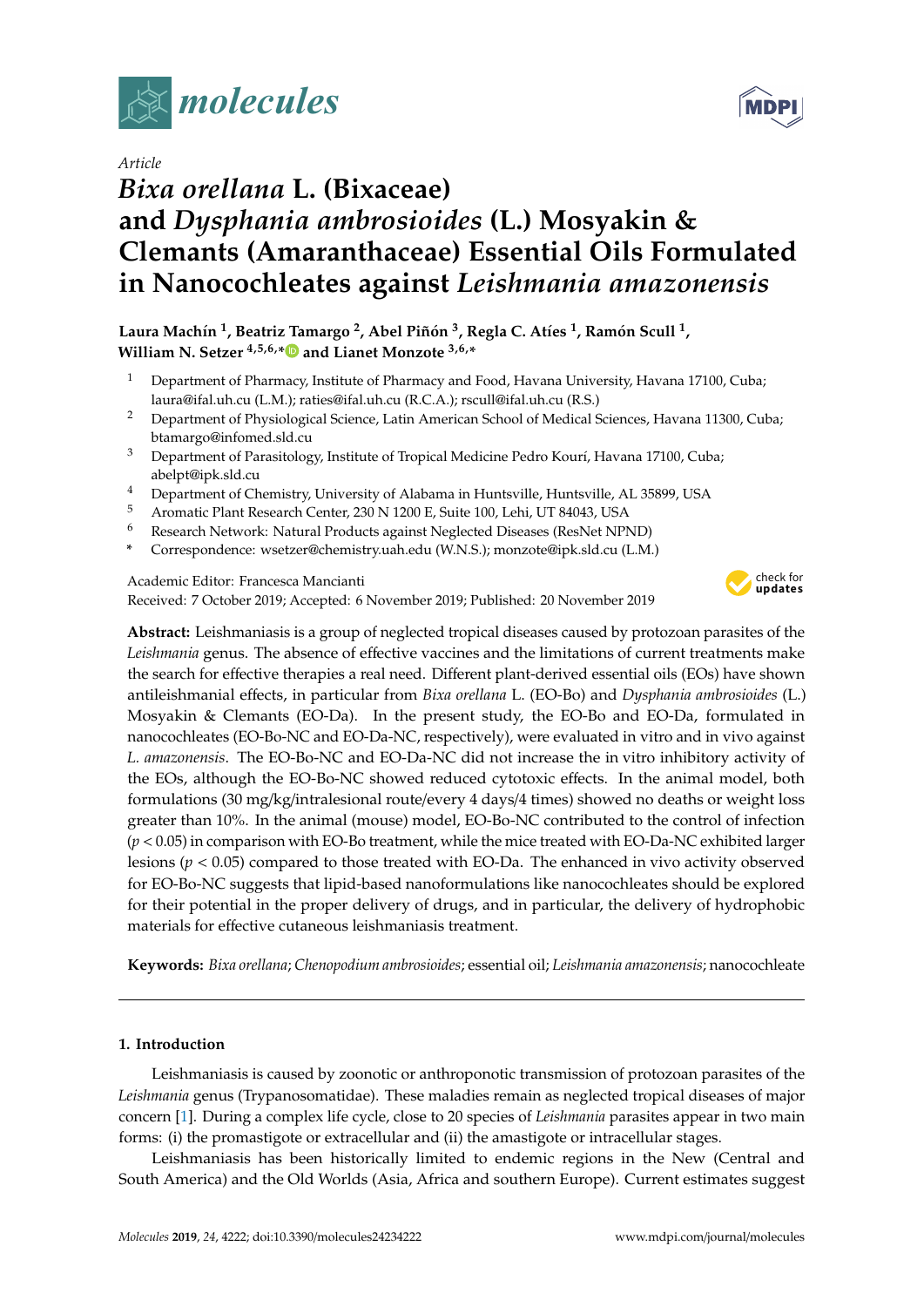that more than 10 million people are infected, with two million new cases and more than 20,000 deaths annually [\[2\]](#page-7-1). The diagnosis of these diseases is limited because of the broad spectrum of clinical manifestations, depending on species involved, and host immune response, which vary from cutaneous leishmaniasis (CL) to visceral leishmaniasis (VL) [\[3\]](#page-7-2).

The antileishmanial treatments in current use include pentavalent antimonials, pentamidine, miltefosine, amphotericin B (AmB) and paramomycin, whose use is mainly limited in endemic regions, due to ineffectiveness, toxicity and high costs  $[4,5]$  $[4,5]$ . Furthermore, the absence of antileishmanial vaccines affirms the need to search for new treatment options for *Leishmania*-infected patients.

In this respect, the antileishmanial activity of several marine microalgae [\[6](#page-7-5)[,7\]](#page-7-6) and plant-derived products [\[8](#page-7-7)[,9\]](#page-7-8), including essential oils [\[10\]](#page-7-9), has been evaluated. In previous studies, the essential oil (EO) from *Bixa orellana* L. (EO-Bo), Asteraceae, was highlighted for its inhibitory activity against intracellular amastigotes of *L. amazonensis*, lower cytotoxicity on the host cells and demonstrated significant therapeutic efficacy against experimental CL in mice [\[11\]](#page-7-10). In parallel, a serial of reports emphasized the potential activity and selectivity of EO from *Dysphania ambrosioides* (L.) Mosyakin & Clemants (syn. *Chenopodium ambrosioides* L.) (EO-Da), Amaranthaceae [\[12\]](#page-7-11), as well as the capacity of EO-Da to prevent disease development in a mouse model of cutaneous leishmaniasis [\[13](#page-7-12)[,14\]](#page-7-13).

Nevertheless, several drawbacks, such as stability and solubility problems, have limited the use of EO-based treatments [\[15\]](#page-7-14). These issues can be solved by encapsulating the EOs into a lipid-based delivery system (LBDS), which allows delivering drugs of different chemical nature. In fact, the LBDSs are widely recommended for increasing the bioavailability of lipophilic compounds [\[16\]](#page-7-15). In this sense, the cochleates are LBDSs from the liposome family that look like cigar particles and can be obtained from the interaction of negatively charged phospholipids and divalent cations [\[17\]](#page-8-0). Cochleate preparations remain stable at  $4^{\circ}$ C in a cation-containing buffer solution for about two years, and at least a year at room temperature as a lyophilized powder, allowing their oral or parenteral administration [\[18](#page-8-1)[,19\]](#page-8-2). The sustained release achieved after administration of encochleated drugs contributes to increasing their circulation time and facilitates the drug transport directly to cellular and subcellular parasite locations [\[20,](#page-8-3)[21\]](#page-8-4). Therefore, the present work was oriented to study the in vitro and in vivo antileishmanial effect of the EO-Bo and EO-Da formulated in nanocochleates (EO-Bo-NC and EO-Da-NC, respectively).

#### **2. Results**

#### *2.1. Antileishmanial Activity and Cytotoxicity*

The inhibitory activity on amastigotes of *L. amazonensis* and the cytotoxicity on peritoneal macrophages from BALB/c mice of nanocochleates in comparison with EOs were determined (Table [1\)](#page-1-0). Concerning the anti-amastigote assay, both nanocochleate formulations lowered  $(p < 0.05)$  the in vitro leishmanicidal activity. Regarding the evaluation on peritoneal macrophages, the EO-Bo-NC showed less cytotoxicity with respect to EO-Bo (*p* < 0.05), while EO-Da-NC diminished the selectivity in comparison to EO-Da.

<span id="page-1-0"></span>**Table 1.** In vitro antileishmanial activity  $(IC_{50})$  and cytotoxic effect  $(CC_{50})$  of the essential oils from *Bixa orellana* L. and *Dysphania ambrosioides* (L.) Mosyakin & Clemants and their nanocochleate formulations.

| Products          | $IC_{50}^a \pm SD^b$ (µg/mL)                      | $CC_{50}^{\circ} \pm SD^{\circ}$ (µg/mL)             | <b>Selectivity Index</b>       |
|-------------------|---------------------------------------------------|------------------------------------------------------|--------------------------------|
| EO-Bo<br>EO-Bo-NC | $8.5 \pm 0.8$<br>$15.4 + 1.3*$                    | $61.8 \pm 5.9$<br>$94.6 + 2.2^*$                     | 6                              |
| EO-Da<br>EO-Da-NC | $4.9 + 1.1$<br>$>60*$                             | $57.9 \pm 3.7$<br>$46.9 + 4.4*$                      | 12<br>$\overline{\phantom{0}}$ |
| <b>GTM</b>        | $11.0 \pm 3.4$                                    | >1500                                                | >136                           |
| NC                | $\sim$ 25% of infection at maximum volume tested. | $\approx$ 70% of mortality at maximum volume tested. |                                |

<sup>a</sup> IC<sub>50</sub>: Concentration of product that caused 50% of inhibition growth. <sup>b</sup> SD: Standard deviation. <sup>c</sup> CC<sub>50</sub>: Concentration of product that caused 50% of macrophage mortality. EO-Bo: Essential oil from *B. orellana*. EO-Bo-NC: Essential oil from *B. orellana* formulated in nanocochleates. EO-Da: Essential oil from *D. ambrosioides*. EO-Da-NC: Essential oil from *D. ambrosioides* formulated in nanocochleates. GTM: Glucantime®. NC: Empty nanocochleates. \*: Displays statistical differences (*p* < 0.05) compared to respective EO.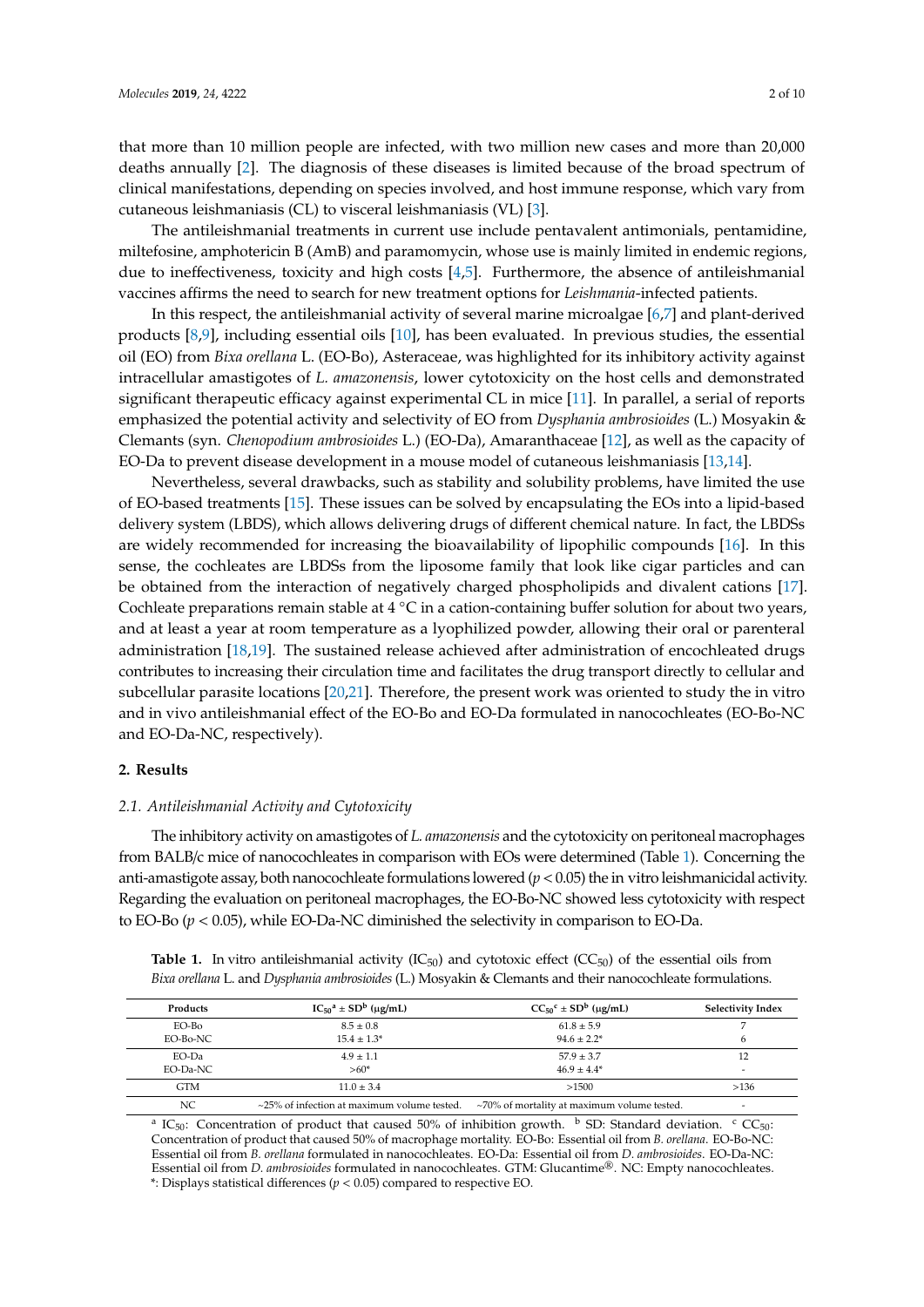#### *2.2. In Vivo E*ff*ect on Experimental Cutaneous Leishmaniasis*

In the in vivo assay, treatment of mice with the EO-Bo-NC and EO-Da-NC (30 mg/kg/intralesional route/every 4 days/total of 4 doses) did not cause mortality or weight loss greater than 10% (Table [2\)](#page-2-0).

<span id="page-2-0"></span>**Table 2.** Variations of body weight of animals infected with *L. amazonensis* and divided by groups of mice (n = 8) treated with the essential oils from *Bixa orellana* L. and *Dysphania ambrosioides* (L.) Mosyakin & Clemants and their nanocochleate formulations.

| <b>Group of Animals</b>             | Average of         | Variation of Body Weight (%) <sup>a</sup> |                  |                   |                   |                   |                    |
|-------------------------------------|--------------------|-------------------------------------------|------------------|-------------------|-------------------|-------------------|--------------------|
| (Number of Animals)                 | Initial Weight (g) | 5 w.p.i.                                  | 6 w.p.i.         | 7 w.p.i.          | 8 w.p.i.          | 9 w.p.i.          | 10 w.p.i.          |
| $EO-Bo(8)$<br>$EO-Bo-NC(8)$         | 19.2<br>19.0       | $+8.1$<br>$+3.5$                          | $+9.4$<br>$+4.6$ | $+10.7$<br>$+7.9$ | $+12.7$<br>$+8.9$ | $+13.2$<br>$+9.3$ | $+16.4$<br>$+9.5$  |
| $EO$ -Da $(8)$<br>$EO$ -Da-NC $(8)$ | 19.3<br>19.5       | $+3.1$<br>$+0.3$                          | $+3.7$<br>$+3.1$ | $+3.5$<br>$+3.3$  | $+7.3$<br>$+10.7$ | $+5.9$<br>$+12.2$ | $+11.8$<br>$+11.2$ |
| NC(8)                               | 19.7               | $-2.1$                                    | $+0.3$           | $+4.6$            | $+8.0$            | $+8.6$            | $+8.6$             |
| GTM(8)                              | 19.2               | $+2.9$                                    | $+6.3$           | $+5.5$            | $+8.6$            | $+8.4$            | $+9.5$             |
| Untreated (8)                       | 19.3               | $+4.0$                                    | $+3.7$           | $+5.8$            | $+6.4$            | $+6.3$            | $+8.4$             |

<sup>a</sup> Positive number represents an increase of body weight, while negative number indicats a decrease of body weight, with respect to initial body weight at week 4 post-infection. EO-Bo: Essential oil from *B. orellana*. EO-Bo-NC: Essential oil from *B. orellana* formulated in nanocochleates. EO-Da: Essential oil from *D. ambrosioides*. EO-Da-NC: Essential oil from *D. ambrosioides* in nanocochleates. NC: Empty nanocochleates. GTM: Glucantime® used as reference drug. w.p.i.: Weeks post infection.

The lesion size was measured in order to follow the disease evolution. With respect to EO-Bo (Figure [1A](#page-3-0)), the administration of EO-Bo-NC resulted in a smaller lesion size ( $p < 0.05$ ), which was comparable to the effects of GTM (*p* > 0.05). However, mice that received EO-Da-NC showed larger lesion sizes (*p* < 0.05) compared with EO-Da and were similar (*p* > 0.05) to animals treated with NC and untreated mice (Figure [1B](#page-3-0)). Additionally, after administration of EO-Bo-NC, EO-Da-NC or NC, no successful cure was exhibited, considering that no differences (*p* > 0.05) with respect to parasite load were displayed ( $Log10 = 3.33-3.93$  parasite/g).

### **3. Discussion**

Despite the efforts, the absence of antileishmanial vaccines in the near future makes the discovering of effective chemotherapies an urgent need, especially for poor endemic regions [\[22\]](#page-8-5). Plant-derived compounds have accordingly come to represent a limitless source of chemical entities [\[23\]](#page-8-6). In particular, EOs have demonstrated a broad pharmacological spectrum [\[24\]](#page-8-7) and several evidences have highlighted their leishmanicidal potential [\[9,](#page-7-8)[10,](#page-7-9)[25\]](#page-8-8). In particular, EOs from Cuban plants like *B. orellana* [\[11\]](#page-7-10) and *D. ambrosioides* [\[12\]](#page-7-11) have demonstrated their inhibitory activity on the in vitro growth of *L. amazonensis* and their ability to control the development of experimental CL in BALB/c mice. The aim of the present work was to study the in vitro and in vivo antileishmanial activity of nanocochleate formulations containing EO-Bo and EO-Da.

In order to demonstrate if the nanocochlear presentation was able to enhance the in vitro antileishmanial effect of EOs, the inhibitory activity was assayed. However, both nanocochleate formulations showed lower antileishmanial activity (*p* < 0.05). Considering that cochleates frequently delay the release of the encapsulated active principle [\[26\]](#page-8-9), the action of EO-Bo-NC and EO-Da-NC may have been greatly compromised owing to the shorter exposure time routine used in these experiments.

However, with respect to the in vitro cytotoxic effects, incubation with EO-Bo-NC decreased the mortality of peritoneal macrophage compared to EO-Bo  $(p < 0.05)$ . Previous works have demonstrated that, depending on the drug, the intracellular accumulation may vary [\[27\]](#page-8-10). The chemical profile of the EO products differs in the number and type of molecular stereochemical structures [\[24\]](#page-8-7). Therefore, despite the similar properties of the EOs, the different composition of them [\[11](#page-7-10)[,14\]](#page-7-13) in combination with cochleate precursors may have contributed to the contrary results observed on host cells for EO-Bo-NC with respect to EO-Da-NC.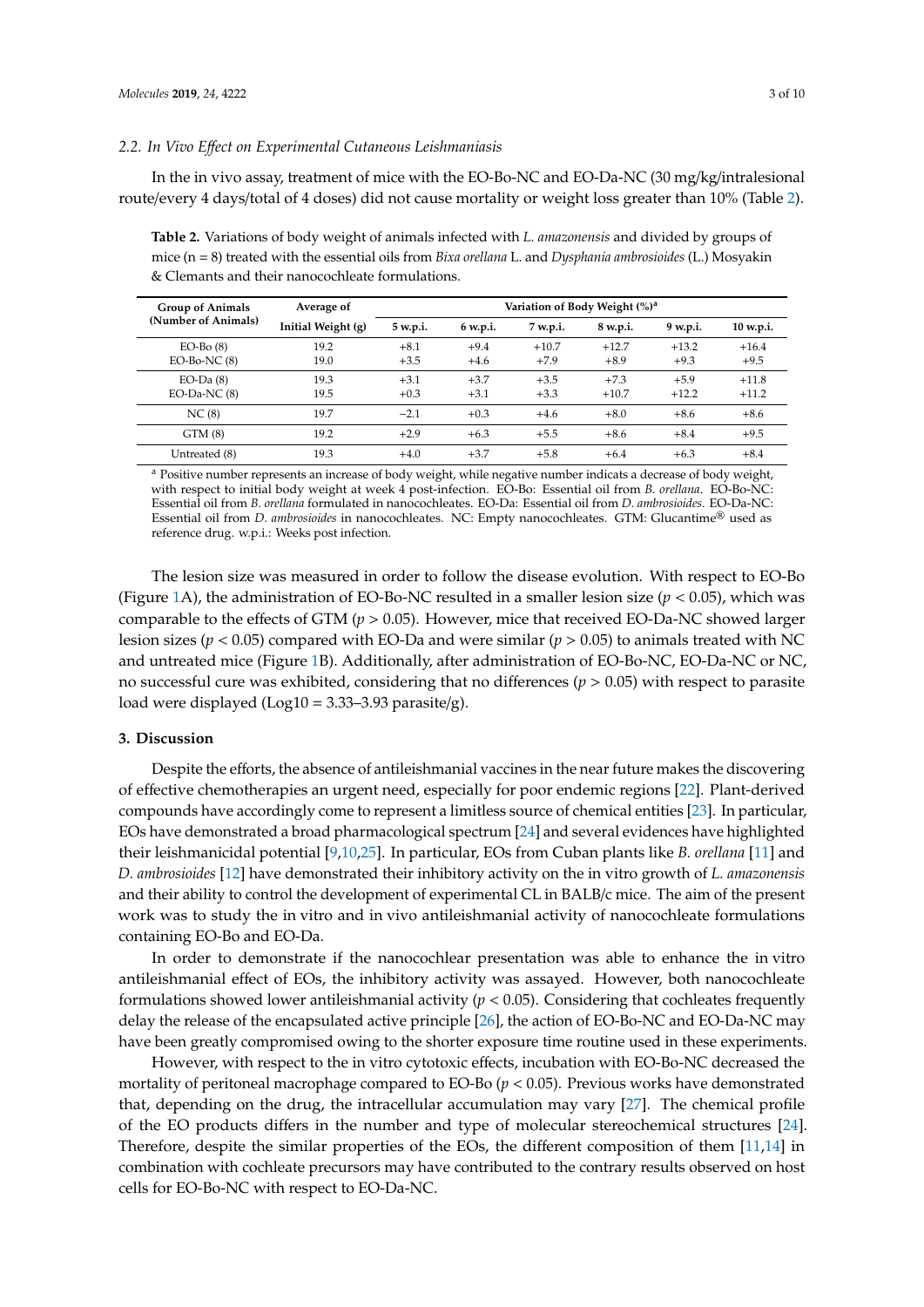<span id="page-3-0"></span>

Figure 1. Effect of treatment with essential oil from Bixa orellana L. (A) and Dysphania ambrosioides (L.) Mosyakin & Clemants (**B**), in comparison with their nanocochleate formulations. BALB/c mice were Mosyakin & Clemants (**B**), in comparison with their nanocochleate formulations. BALB/c mice were infected with *L. amazonensis,* and 30 days post-infection the treatment was started with 4 doses by infected with *L. amazonensis,* and 30 days post-infection the treatment was started with 4 doses by intralesional route at 30 mg/kg every four days. The results are expressed as the mean of lesion size in infected area ± standard deviation. EO-Bo: Essential oil from B. orellana; EO-Bo-NC: Essential oil from Essential oil from *D. ambrosioides* formulated in nanocochleates. NC: Empty nanocochleates. GTM: *B. orellana* formulated in nanocochleates. EO-Da: Essential oil from *D. ambrosioides*. EO-Da-NC: Essential oil from *D. ambrosioides* formulated in nanocochleates. NC: Empty nanocochleates. GTM: Glucantime<sup>®</sup> used as reference drug.  $*$ : Displays statistical differences ( $p < 0.05$ ) compared to untreated control and animals treated with NC. \*\*: Displays statistical differences ( $p < 0.05$ ) compared to animals treated with **3. Discussion**  the respective EO.

Although several authors have highlighted the positive contributions of drug delivery systems against leishmaniasis [20,26], only a few works have focused on the use of cochleates. Nevertheless, some studies have been found in scientific literature, including: (i) the oral administration of AmB-loaded cochleates in *L. donovani* infected mice [\[28,](#page-8-11)[29\]](#page-8-12), (ii) the encochleation of AmB against *L. chagasi* [\[30\]](#page-8-13) and (iii) the proteoliposome-derived cochleates in a model of CL by *L. major* [\[31\]](#page-8-14). Recently, our research group evaluated the antileishmanial activity of the EO from *Artemisia absinthium* L. presented in a stable, tolerable and efficacious nanocochleate formulation [\[32\]](#page-8-15).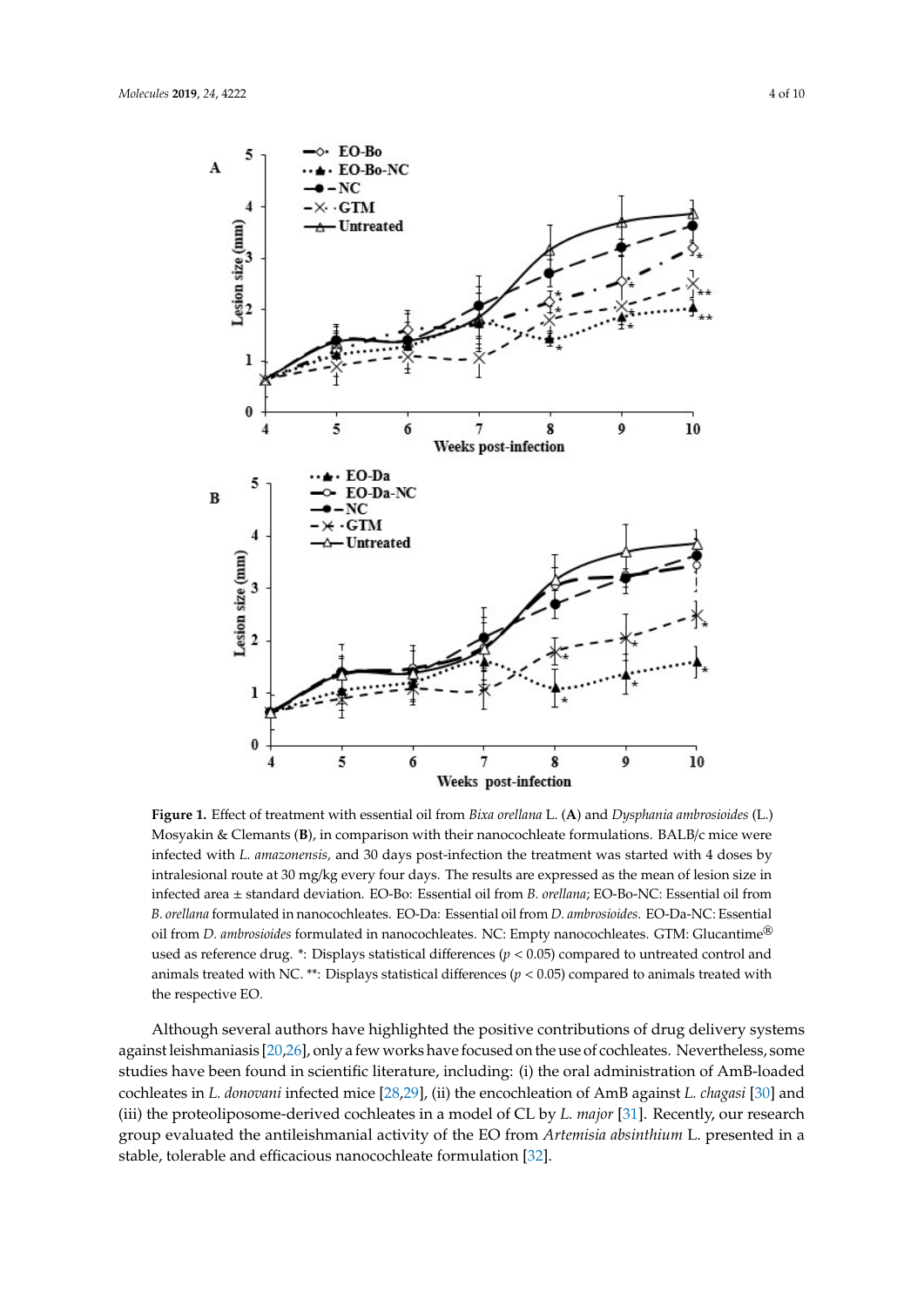Promising results were obtained after administration of EO-Bo-NC preparations in the model of CL in BALB/c mice. This effect could be attributed to the ability of the cochleate membrane to fuse with cellular and subcellular membranes, which facilitated the arrival of encochleated material to the cytosol or to parasitophorous vacuoles to directly attack the pathogen [\[33\]](#page-8-16). In this process, several events can take place after administration of encochleated bioactive molecules, including: (i) drug accumulation, (ii) drug delayed release in a sustained manner, (iii) cochleate and (sub)cellular membrane fusion and (iv) cochleate clearance through the reticuloendothelial system. These events can contribute to directing the antileishmanial agent to the parasite host cell location, and to reducing unwanted side effects, which is desirable for effective treatment of infection due to *L. amazonensis* [\[20](#page-8-3)[,24](#page-8-7)[,30\]](#page-8-13).

Nevertheless, the encochleation of a complex mixture of bioactive compounds like EOs may lead to different delivery rates for the compounds encapsulated. The LBDSs represent a reservoir, where the release of EO components can mainly happen through different ways: (i) dissolution, (ii) desorption and/or (iii) diffusion [\[34\]](#page-8-17). Some studies have also demonstrated that the EO release can take place in two phases. In the first phase, the molecules liberated are those located in the external wall, while in the second phase, the freed compounds are those present in the internal space [\[35\]](#page-8-18). In general, the EOs can include up to 60 components at different concentrations [\[24\]](#page-8-7). This fact may contribute to creating a release competition among them, which can super retard the delivery of drugs of concern like ishwarane in EO-Bo or ascaridole in EO-Da. In this sense, the multilamellar aspect of cochleates facilitates the separate inclusion of lipophilic and hydrophilic compounds in the internal spaces [\[36\]](#page-8-19).

Infection with *L. amazonensis*, a major cause of CL in South America, is often associated with non-healing dermal lesions in people. In mice, the progress to ulcerated wounds is attributed to the extreme anergic pathogenicity that distinguished *L. amazonensis* amastigotes replication [\[37\]](#page-8-20). In the reasoning of effective and less toxic therapeutic alternatives, several ideas can be managed, including: (i) the increase of drug exposure time with minor doses, (ii) the drug transport to host cytosol and/or (iii) to parasitophorous vacuole. In the design formulation process, a possible way to fulfill these requirements contemplates the use of LBDS-like nanocochleates.

#### **4. Materials and Methods**

#### *4.1. Essential Oils from B. orellana and D. ambrosioides*

Fruits of *B. orellana* were collected on January 2015 in front of the Institute of Tropical Medicine Pedro Kouri, La Lisa, Havana (Cuba), and a specimen was deposited at the National Botanical Garden, Havana, Cuba, with a voucher specimen of NGB-9600288. Plants of *D. ambrosioides* were collected on July 2014 in Finca la Quiruvina", Caimito, Artemisa (Cuba), and the specimen was deposited at the Experimental Station of Medicinal Plants "Dr. Juan Tomás Roig" with a specimen number of No. 4639.

The EO was obtained from fresh seeds and aerial parts (manually crushed) of *B. orellana* and *D. ambrosioides*, respectively, by hydrodistillation using Clevenger-type equipment over a 4-h period. Chemical constituents of obtained EO were corroborated by gas chromatography coupled with mass spectrometry (GC-MS) as previously reported [\[11,](#page-7-10)[14\]](#page-7-13), and compared. EO-Bo and EO-Da were hermetically sealed and stored in the Natural Product Collection of the Institute of Tropical Medicine Pedro Kouri under standard conditions ( $4 °C$  and darkness). For the biological assays, the EOs were dissolved in dimethyl sulfoxide (DMSO) at 20 mg/mL.

#### *4.2. Reference Drug*

Glucantime<sup>®</sup> (GTM) from Rhône-Poulenc Rorer, Mexico, at a concentration of 30 mg/mL, was used as reference drug and dissolved in sterile saline solution to biological assays.

#### *4.3. Nanocochleate Formulations*

The dehydration–hydration modified method was employed to prepare nanocochleates (NC) containing EO-Bo or EO-Da, as previously described [\[32\]](#page-8-15). A suspension of opalescence aspect was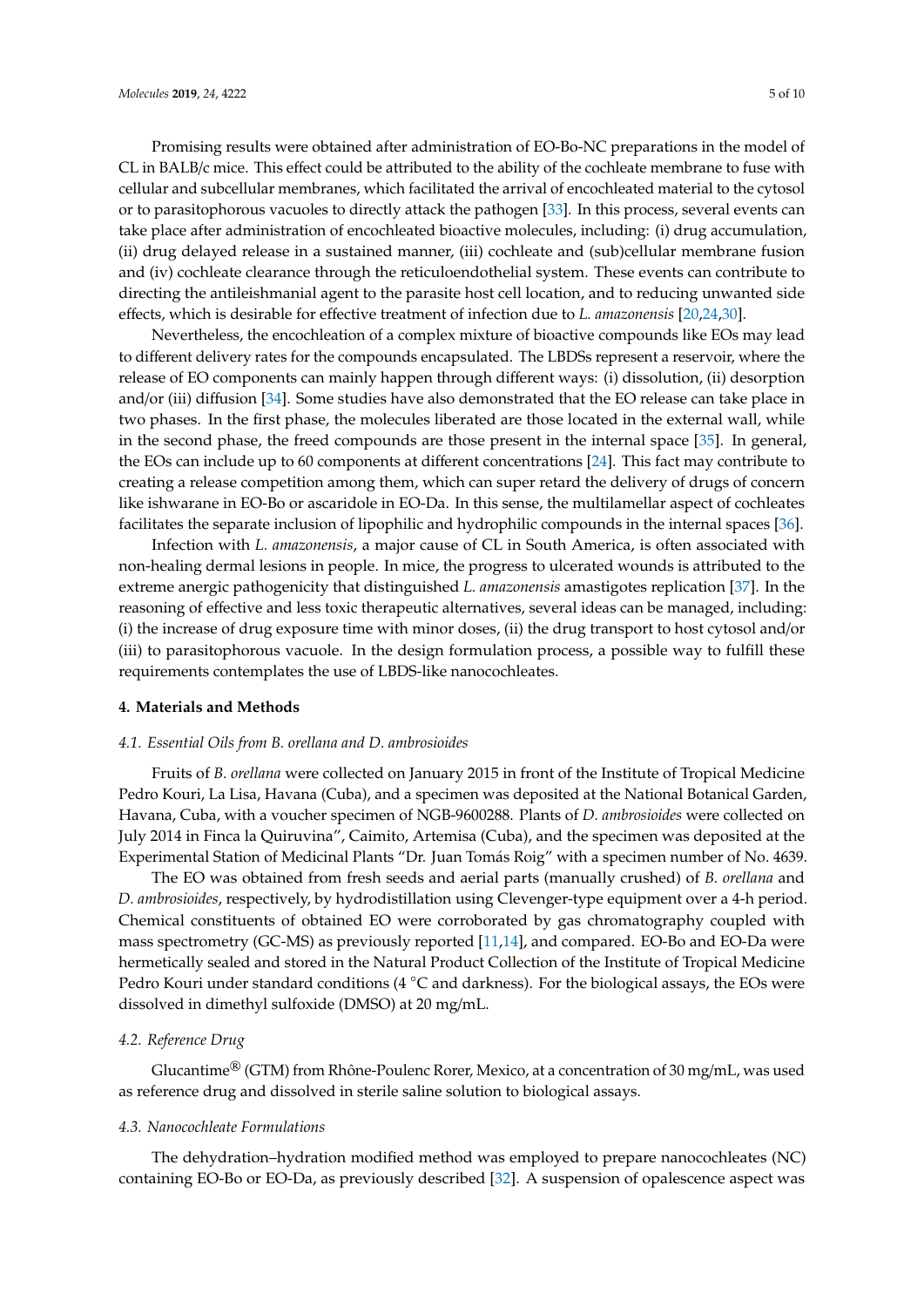obtained, in correspondence with the formation of small spherical vesicles like liposomes. The next step was filtering under sterile conditions through  $0.2 \mu m$ , and enough CaCl<sub>2</sub> was added to a final concentration of 10 mM in the formulation. For the preparation of empty cochleates (NC), a similar process was followed, but without the incorporation of the EO component. Lastly, the preparations were stored in amber flasks at 4 ℃. In parallel, a sample of each NC was used to corroborate physical parameters, which was carried out by Electrophoretic Light Scattering, using Delsa™-Nano C (Beckman Coulter, Sweden), with a detector of 165 degrees. The particle size of EO-Bo-NC and EO-Da-NC varied between 52.3 and 96.1 nm. while that of the NC formulation was inferior to 40 nm. The polydispersion index of EO-Bo-NC and EO-Da-NC was between 0.325 and 0.335, whereas that of the NC preparation was between 0.44 and 0.52. Considering the difference of particle motility induced by different magnetic fields, the zeta potential for EO-Bo-NC and EO-Da-NC ranged from 40.4 to 41.2 mV and for NC between 31.1 and 31.3 mV. Finally, gas-chromatography with mass spectrometer detector demonstrated that no volatile components were identified in the supernatant of the NCs. From each formulation, a final volume of 3 mL was obtained, stored at 4  $°C$  in an amber hermetically-sealed flask and used to carry out in vitro and in vivo studies.

#### *4.4. Parasites*

The strain MHOM/77BR/LTB0016 of *L. amazonensis,* donated by the Department of Immunology, Oswaldo Cruz Foundation (FIOCRUZ), Brazil, was used. Parasites were routinely isolated from an infected BALB/c mouse and directly cultivated in Schneider's medium (Sigma-Aldrich, St. Louis, MO, USA) containing 10% heat-inactivated fetal bovine serum (HFBS, Sigma-Aldrich) and antibiotics (100  $\mu$ g of streptomycin/mL and 100 U of penicillin/mL). Parasites were maintained as promastigotes at 26 ◦C with passages every 3 or 4 days and used between 5 and 10 in vitro passages to all experiments.

#### *4.5. Animals*

The animals were provided by The National Center of Laboratory Animals Production (CENPALAB), Cuba, and maintained under standard conditions. Forty-eight female BALB/c mice with a body weight from 20 to 22 g were used according to "Guideline on the Care and Use of Laboratory Animals", which was approved by the Ethics Committee from the Institute of Tropical Medicine Pedro Kouri (CEI-IPK 14-12), Havana, Cuba.

#### *4.6. Antiamastigote Assay*

In order to evaluate the in vitro performance of EO-Bo-NC and EO-Da-NC, the antileishmanial activity facing intracellular amastigotes of *L. amazonensis* was evaluated according to Torres-Santos et al. [\[38\]](#page-8-21) as follows. Briefly, peritoneal macrophages from normal BALB/c mice were obtained in RPMI medium (SIGMA, St. Louis, MO, USA) and antibiotics, seeded in 24-well Lab-Tek (Costar<sup>®</sup>, New York, NY, USA) plates and incubated at 37 °C and 5% CO<sub>2</sub>. After 2 h, free cells were removed, and a culture of stationary-phase *L. amazonensis* promastigotes was added at a 4:1 parasite/macrophage ratio in the same medium supplemented with 10% HFBS. The plate was incubated again for 4 h under the same conditions, and free parasites were discarded. After that, 1 mL of medium was added to the wells, and then 990 µL of medium containing 10 µL of products was added in the first wells. Serial dilutions 1:2 were performed. Untreated control, as well as cultures treated with NC or EO, were also included. The plate was incubated for an additional 48 h under the same conditions. The supernatant was then removed, the culture was washed, fixed with absolute methanol, stained with Giemsa and examined under a light microscope (Motic, Hong Kong, China) with immersion oil at  $1000 \times$ . The infection rates were obtained by multiplying the percentage of infected macrophages by the number of amastigotes, counting in 25 macrophages per sample. Percent of inhibition of the infection rate in comparison to those of the controls was calculated. Two replicates were carried out to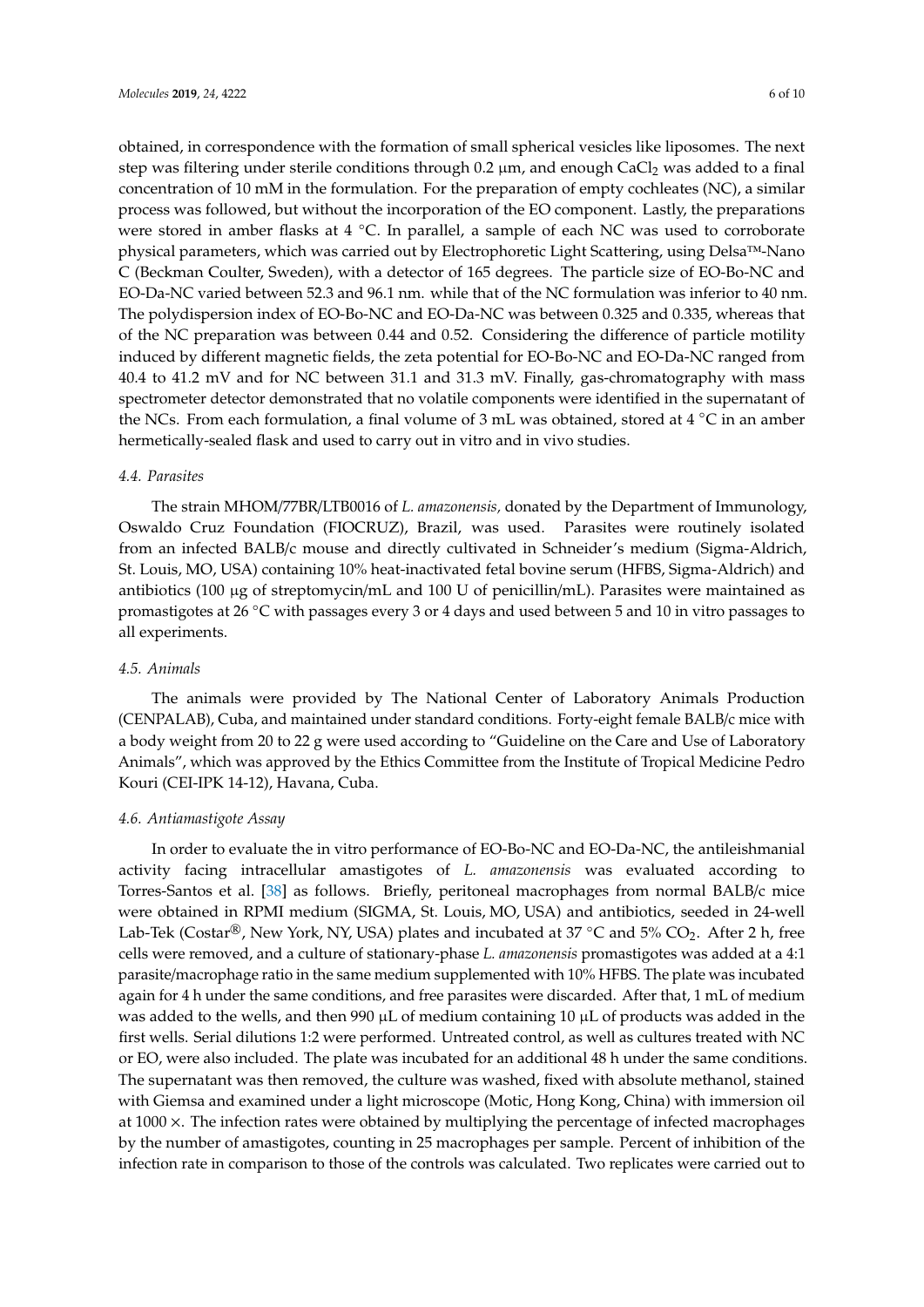each product, and medium inhibitory concentration  $(IC_{50})$  was obtained from lineal regression curves. Results were expressed as medium of  $IC_{50}$  and standard deviation.

#### *4.7. Cytotoxicity Assay*

The cytotoxicity assay was carried out using the MTT method [\[39\]](#page-9-0). Briefly, peritoneal macrophages from BALB/c mice were collected, seeded at  $3 \times 10^5$  cells/mL and incubated in 96-well Lab-Tek (Greiner bio-one, Frichenhausen, Germany) at  $5\%$  CO<sub>2</sub> and 37 °C. After 2 h, the medium was removed and 50  $\mu$ L of fresh medium with 10% HFBS and antibiotics were added, with an additional 48  $\mu$ L in the first wells and 2  $\mu$ L of each product. An untreated control, as well as a culture treated with NC or EO alone, were also included. Then, five serial dilutions  $(1:2)$  were carried out, and an additional 50  $\mu$ L of medium was added to each well. The plate was incubated at the same conditions for 48 h. Then, 15  $\mu$ L of 3-[4,5-dimethylthiazol-2-yl]-2,5-diphenyltetrazolium bromide (MTT) (SIGMA, St. Louis, MO, USA) (5 mg/mL) was added to each well, and the plate was incubated under the same conditions. After 4 h, the formazan crystals were dissolved with 100 µL of DMSO, and the optical density was measured at 560 nm and 630 nm as a reference wavelength using a spectrophotometer (Sirio S Reader, 2.4-0, Seac and Radim Diagnostics, Calenzano, Italy). In each case, the medium cytotoxic concentration  $(CC_{50})$ was determined from lineal dose-response curves of three experiments. Results are expressed as means of  $CC_{50}$  with respective standard deviations.

#### *4.8. In Vivo Studies*

On day 0, female healthy BALB/c mice were infected by subcutaneous route in the right hind footpad with 5 x 10<sup>6</sup> stationary-phase *L. amazonensis* promastigotes. After 4 weeks post-infection (p.i.), animals were randomly divided into seven groups of eight mice each, and the treatment was started. Products (EO-Bo, EO-Bo-NC, EO-Da, EO-Da-NC, NC and GTM) were administered by intralesional route at a dose of 30 mg/kg in a volume of 50 µL every 4 days to complete 4 administrations. An additional group did not receive any treatment, identified as untreated or control. Between 4 and 10 weeks p.i., deaths were registered daily, body weight was determined by group every 7 days, and the lesion size was determined weekly using a digital caliper, by measuring footpad swelling of the lesion diameter. Average lesion size for each group was calculated as the mean of the differences observed among infected and uninfected footpads. On week 6 and 10 p.i., three animals of each group were sacrificed by cervical dislocation, and parasite burden was determined, employing the culture microtitration method in 96-well plates according to Buffet et al. [\[40\]](#page-9-1). Briefly, a sample of the infected area in the footpad was excised, weighed and homogenized in 4 mL of Schneider's medium. A serial four-fold dilution was prepared under sterile conditions in 96-well plates and was incubated at 26  $\degree$ C for 7 days. Then, the plates were examined with an inverted microscope (Olympus, Japan). The final titer was defined as the last dilution for which the well contained at least one parasite. The parasite burden was calculated as the geometric mean of reciprocal titers from each duplicate/weight of homogenized cross-section  $\times$  400.

#### *4.9. Statistical Analysis*

Statistical differences, considered as  $p < 0.05$ , between the products in the in vitro assays, were determined using the Mann–Whitney test. In the mouse model, the lesion evolution and parasite load were processed by the Variance Analysis Test, accompanied by a Post Hoc Test (LDS test or planned comparison). The Statistica for Windows Program (Release 4.5, StatSoft, Inc. 1993) was used in all cases.

#### **5. Conclusions**

In conclusion, further studies aiming to explore the possible interactions occurring as a result of EO-Da encapsulation should be carried out in order to understand the moderated effects observed after EO-Da-NC treatment. Nevertheless, the present work demonstrated that the nanoencochleation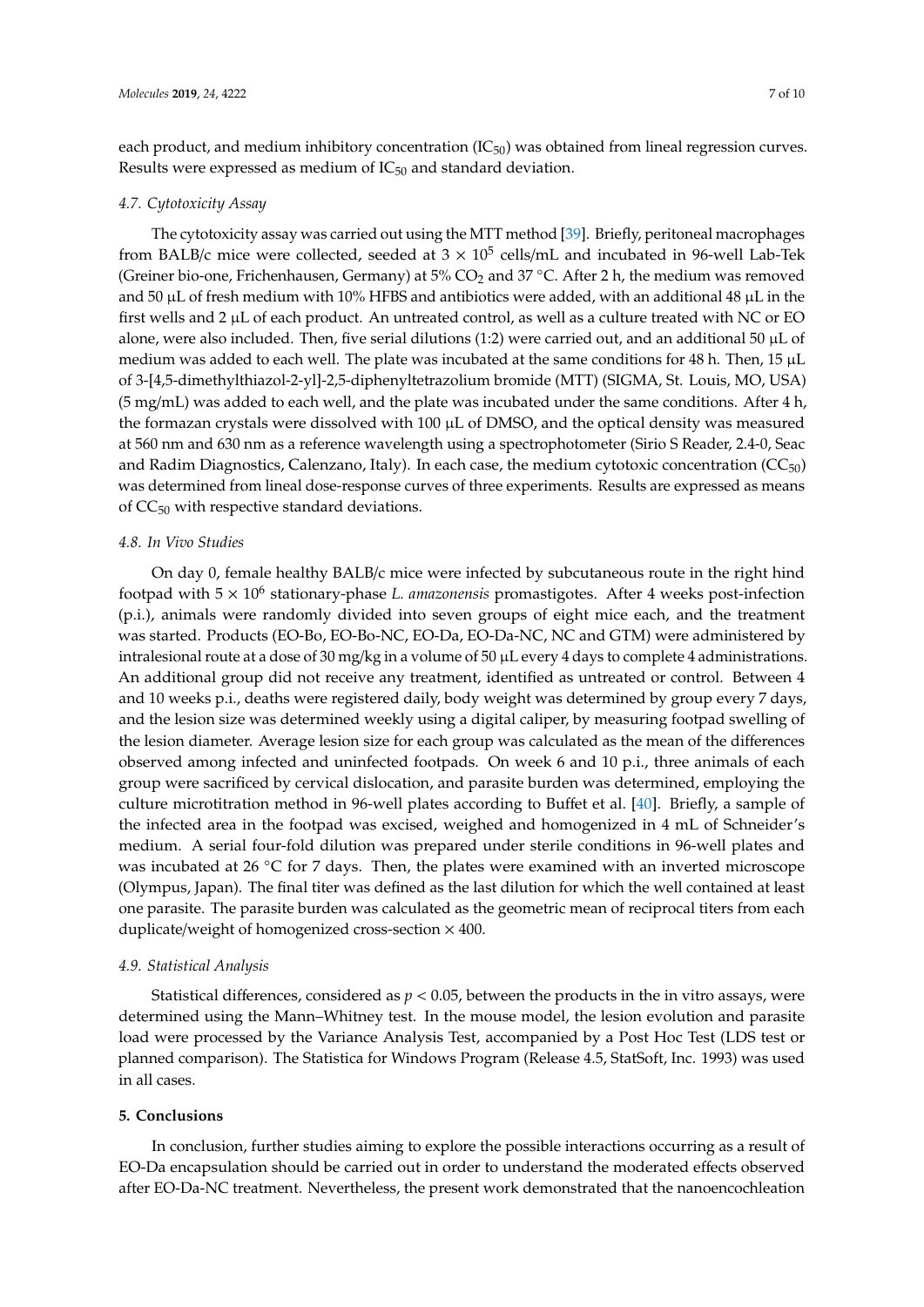of oily active principles like EO-Bo can be proposed for better control of leishmaniasis. Therefore, these encouraging findings may become a new starting point for the development of alternatives for CL treatment.

**Author Contributions:** Conceptualization, B.T. and L.M.; Investigation, L.M., B.T., A.P., R.C.A., R.S. and L.M.; supervision, L.M.; Writing—Original draft, L.M., W.N.S. and L.M.; Writing—Review and editing, L.M., B.T., A.P., R.C.A., R.S., W.N.S. and L.M.

**Funding:** This research received no external funding.

**Acknowledgments:** We are grateful to the Department of Immunology, Oswaldo Cruz Foundation (FIOCRUZ), Brazil, for the generous donation of the *Leishmania amazonensis* parasites. This study was performed as part of the activities of the Research Network Natural Products against Neglected Diseases (ResNet NPND) (http://[www.resnetnpnd.org](http://www.resnetnpnd.org/Start/)/Start/).

**Conflicts of Interest:** The authors declare no conflicts of interest.

## **References**

- <span id="page-7-0"></span>1. Steverding, D. The history of leishmaniasis. *Parasit. Vectors* **2017**, *10*, 82. [\[CrossRef\]](http://dx.doi.org/10.1186/s13071-017-2028-5) [\[PubMed\]](http://www.ncbi.nlm.nih.gov/pubmed/28202044)
- <span id="page-7-1"></span>2. Kevric, I.; Cappel, M.A.; Keeling, J.H. New world and old world *leishmania* infections: A practical review. *Dermatol. Clin.* **2015**, *33*, 579–593. [\[CrossRef\]](http://dx.doi.org/10.1016/j.det.2015.03.018) [\[PubMed\]](http://www.ncbi.nlm.nih.gov/pubmed/26143433)
- <span id="page-7-2"></span>3. Torres-Guerrero, E.; Quintanilla-Cedillo, M.R.; Ruiz-Esmenjaud, J.; Arenas, R. Leishmaniasis: A review. *F1000Research* **2017**, *6*, 750. [\[CrossRef\]](http://dx.doi.org/10.12688/f1000research.11120.1) [\[PubMed\]](http://www.ncbi.nlm.nih.gov/pubmed/28649370)
- <span id="page-7-3"></span>4. Monzote, L. Antileishmanial patents antileishmanial current drugs and relevant patents. *Recent Pat. Antiinfect. Drug Discov.* **2011**, *6*, 1–26. [\[CrossRef\]](http://dx.doi.org/10.2174/157489111794407868)
- <span id="page-7-4"></span>5. Andrews, K.T.; Fisher, G.; Skinner-Adams, T.S. Drug repurposing and human parasitic protozoan diseases. *Int. J. Parasitol. Drugs Drug Resist.* **2014**, *4*, 95–111. [\[CrossRef\]](http://dx.doi.org/10.1016/j.ijpddr.2014.02.002) [\[PubMed\]](http://www.ncbi.nlm.nih.gov/pubmed/25057459)
- <span id="page-7-5"></span>6. Lehnhardt Pires, C.; Rodrigues, S.D.; Bristot, D.; Gaeta, H.H.; de Oliveira Toyama, D.; Farias, W.R.L.; Toyama, M.H. Evaluation of macroalgae sulfated polysaccharides on the *Leishmania* (*L.*) *amazonensis* promastigote. *Mar. Drugs* **2013**, *11*, 934–943. [\[CrossRef\]](http://dx.doi.org/10.3390/md11030934)
- <span id="page-7-6"></span>7. Armeli Minicante, S.; Michelet, S.; Bruno, F.; Castelli, G.; Vitale, F.; Sfriso, A.; Morabito, M.; Genovese, G. Bioactivity of phycocolloids against the mediterranean protozoan *Leishmania infantum*: An inceptive study. *Sustainability* **2016**, *8*, 1131. [\[CrossRef\]](http://dx.doi.org/10.3390/su8111131)
- <span id="page-7-7"></span>8. Ogungbe, I.V.; Singh, M.; Setzer, W.N. Antileishmanial natural products from plants. *Stud. Nat. Prod. Chem.* **2012**, *36*, 331–381.
- <span id="page-7-8"></span>9. Rodrigues, I.A.; Mazotto, A.M.; Cardoso, V.; Alves, R.L.; Amaral, A.C.F.; de Andrade Silva, J.R.; Pinheiro, A.S.; Vermelho, A.B. Natural products: Insights into *Leishmaniasis* inflammatory response. *Mediat. Inflamm.* **2015**, *2015*, 1–12. [\[CrossRef\]](http://dx.doi.org/10.1155/2015/835910)
- <span id="page-7-9"></span>10. Monzote, L.; Herrera, I.; Satyal, P.; Setzer, W.N. In-Vitro evaluation of 52 commercially-available essential oils against *Leishmania amazonensis*. *Molecules* **2019**, *24*, 1248. [\[CrossRef\]](http://dx.doi.org/10.3390/molecules24071248)
- <span id="page-7-10"></span>11. Monzote, L.; Garcia, M.; Scull, R.; Cuellar, A.; Setzer, W.N. Antileishmanial activity of the essential oil from *Bixa orellana*. *Phyther. Res.* **2014**, *28*, 753–758. [\[CrossRef\]](http://dx.doi.org/10.1002/ptr.5055) [\[PubMed\]](http://www.ncbi.nlm.nih.gov/pubmed/23983115)
- <span id="page-7-11"></span>12. Monzote, L.; García, M.; Pastor, J.; Gil, L.; Scull, R.; Maes, L.; Cos, P.; Gille, L. Essential oil from *Chenopodium ambrosioides* and main components: Activity against *Leishmania*, their mitochondria and other microorganisms. *Exp. Parasitol.* **2014**, *136*, 20–26. [\[CrossRef\]](http://dx.doi.org/10.1016/j.exppara.2013.10.007) [\[PubMed\]](http://www.ncbi.nlm.nih.gov/pubmed/24184772)
- <span id="page-7-12"></span>13. Monzote, L.; García, M.; Montalvo, A.M.; Linares, R.; Scull, R. Effect of oral treatment with the essential oil from *Chenopodium ambrosioides* against cutaneous leishmaniasis in BALB/c mice, caused by *Leishmania amazonensis*. *Complement. Med. Res.* **2009**, *16*, 334–338. [\[CrossRef\]](http://dx.doi.org/10.1159/000237741) [\[PubMed\]](http://www.ncbi.nlm.nih.gov/pubmed/19887812)
- <span id="page-7-13"></span>14. Monzote, L.; Pastor, J.; Scull, R.; Gille, L. Antileishmanial activity of essential oil from *Chenopodium ambrosioides* and its main components against experimental cutaneous leishmaniasis in BALB/c mice. *Phytomedicine* **2014**, *21*, 1048–1052. [\[CrossRef\]](http://dx.doi.org/10.1016/j.phymed.2014.03.002)
- <span id="page-7-14"></span>15. Turek, C.; Stintzing, F.C. Stability of essential oils: A review. *Compr. Rev. Food Sci. Food Saf.* **2013**, *12*, 40–53. [\[CrossRef\]](http://dx.doi.org/10.1111/1541-4337.12006)
- <span id="page-7-15"></span>16. Martinho, N.; Damgé, C.; Reis, C.P. Recent advances in drug delivery systems. *J. Biomater. Nanobiotechnol.* **2011**, *2*, 510–526. [\[CrossRef\]](http://dx.doi.org/10.4236/jbnb.2011.225062)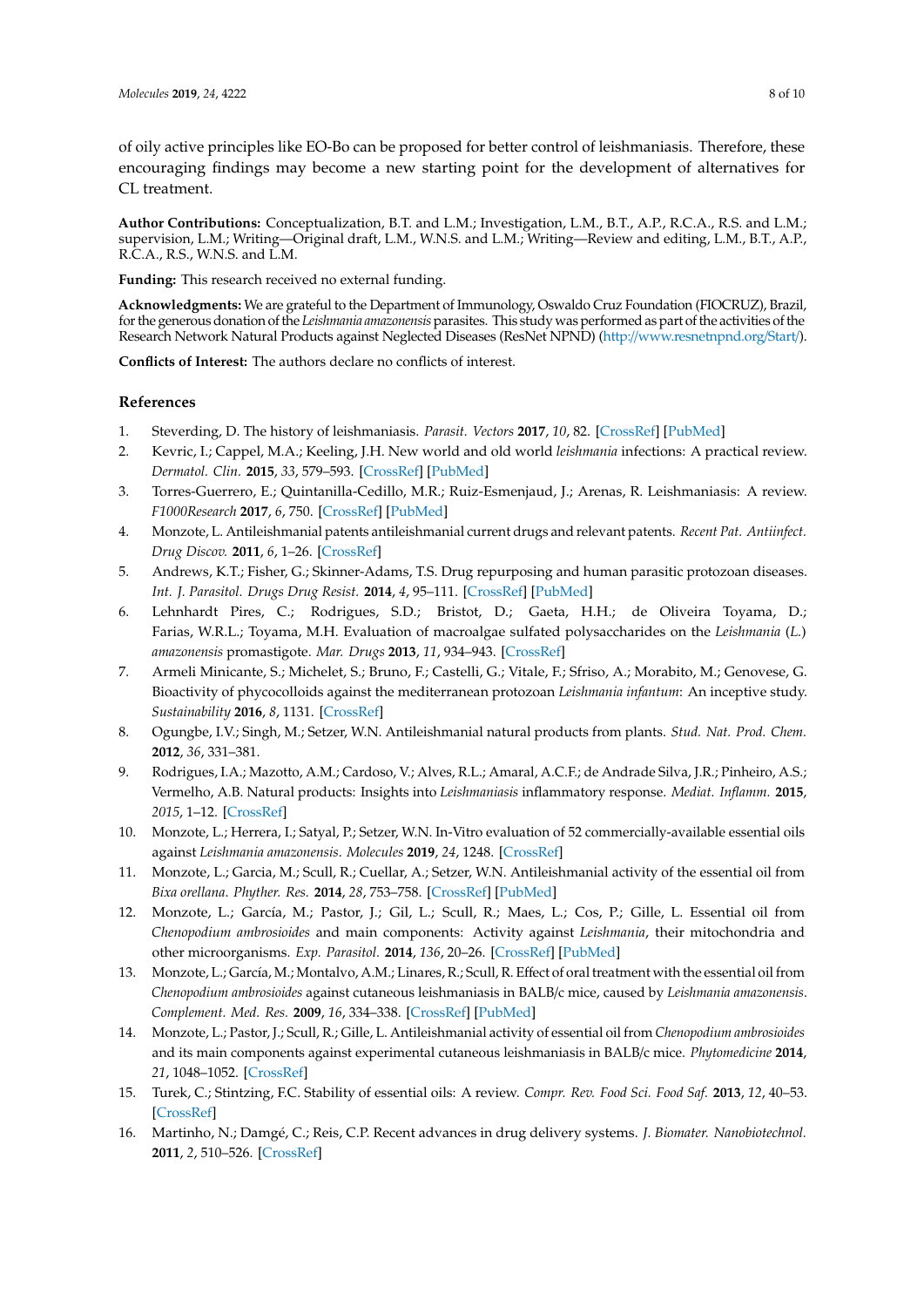- <span id="page-8-0"></span>17. Papahadjopoulos, D.; Vail, W.J.; Jacobson, K.; Poste, G. Cochleate lipid cylinders: Formation by fusion of unilamellar lipid vesicles. *Biochim. Biophys. Acta (BBA)-Biomembr.* **1975**, *394*, 483–491. [\[CrossRef\]](http://dx.doi.org/10.1016/0005-2736(75)90299-0)
- <span id="page-8-1"></span>18. Delmarre, D.; Lu, R.; Tatton, N.; Krause-Elsmore, S.; Gould-Fogerite, S.; Mannino, R.J. Formulation of hydrophobic drugs into cochleate delivery vehicles: A simplified protocol & formulation kit. *Drug Deliv. Technol.* **2004**, *4*, 64–69.
- <span id="page-8-2"></span>19. Rawat, M.; Singh, D.; Saraf, S.; Saraf, S. Lipid carriers: A versatile delivery vehicle for proteins and peptides. *Yakugaku Zasshi* **2008**, *128*, 269–280. [\[CrossRef\]](http://dx.doi.org/10.1248/yakushi.128.269)
- <span id="page-8-3"></span>20. Romero, E.L.; Morilla, M.J. Drug delivery systems against leishmaniasis? Still an open question. *Expert Opin. Drug Deliv.* **2008**, *5*, 805–823. [\[CrossRef\]](http://dx.doi.org/10.1517/17425247.5.7.805)
- <span id="page-8-4"></span>21. Smith, D.M.; Simon, J.K.; Baker, J.R. Applications of nanotechnology for immunology. *Nat. Rev. Immunol.* **2013**, *13*, 592–605. [\[CrossRef\]](http://dx.doi.org/10.1038/nri3488) [\[PubMed\]](http://www.ncbi.nlm.nih.gov/pubmed/23883969)
- <span id="page-8-5"></span>22. Iborra, S.; Solana, J.C.; Requena, J.M.; Soto, M. Vaccine candidates against *Leishmania* under current research. *Expert Rev. Vaccines* **2018**, *17*, 323–334. [\[CrossRef\]](http://dx.doi.org/10.1080/14760584.2018.1459191) [\[PubMed\]](http://www.ncbi.nlm.nih.gov/pubmed/29589966)
- <span id="page-8-6"></span>23. Oryan, A. Plant-derived compounds in treatment of leishmaniasis. *Iran. J. Vet. Res.* **2015**, *16*, 1–19. [\[PubMed\]](http://www.ncbi.nlm.nih.gov/pubmed/27175144)
- <span id="page-8-7"></span>24. Bilia, A.R.; Guccione, C.; Isacchi, B.; Righeschi, C.; Firenzuoli, F.; Bergonzi, M.C. Essential oils loaded in nanosystems: A developing strategy for a successful therapeutic approach. *Evidence-Based Complement. Altern. Med.* **2014**, *2014*, 651593. [\[CrossRef\]](http://dx.doi.org/10.1155/2014/651593)
- <span id="page-8-8"></span>25. Islamuddin, M.; Chouhan, G.; Want, M.Y.; Tyagi, M.; Abdin, M.Z.; Sahal, D.; Afrin, F. Leishmanicidal activities of *Artemisia annua* leaf essential oil against visceral Leishmaniasis. *Front. Microbiol.* **2014**, *5*, 626. [\[CrossRef\]](http://dx.doi.org/10.3389/fmicb.2014.00626)
- <span id="page-8-9"></span>26. Kayser, O.; Olbrich, C.; Croft, S.L.; Kiderlen, A.F. Formulation and biopharmaceutical issues in the development of drug delivery systems for antiparasitic drugs. *Parasitol. Res.* **2003**, *90*, S63–S70. [\[CrossRef\]](http://dx.doi.org/10.1007/s00436-002-0769-2)
- <span id="page-8-10"></span>27. Maurin, M.; Raoult, D. *Bartonella* (*Rochalimaea*) *quintana* infections. *Clin. Microbiol. Rev.* **1996**, *9*, 273–292. [\[CrossRef\]](http://dx.doi.org/10.1128/CMR.9.3.273)
- <span id="page-8-11"></span>28. Santangelo, R.; Paderu, P.; Delmas, G.; Chen, Z.W.; Mannino, R.; Zarif, L.; Perlin, D.S. Efficacy of oral cochleate-amphotericin B in a mouse model of systemic candidiasis. *Antimicrob. Agents Chemother.* **2000**, *44*, 2356–2360. [\[CrossRef\]](http://dx.doi.org/10.1128/AAC.44.9.2356-2360.2000)
- <span id="page-8-12"></span>29. Thornton, S.J.; Wasan, K.M. The reformulation of amphotericin B for oral administration to treat systemic fungal infections and visceral leishmaniasis. *Expert Opin. Drug Deliv.* **2009**, *6*, 271–284. [\[CrossRef\]](http://dx.doi.org/10.1517/17425240902802861)
- <span id="page-8-13"></span>30. Sesana, A.M.; Monti-Rocha, R.; Vinhas, S.A.; Morais, C.G.; Dietze, R.; Lemos, E.M. In vitro activity of amphotericin B cochleates against *Leishmania chagasi*. *Mem. Inst. Oswaldo Cruz* **2011**, *106*, 251–253. [\[CrossRef\]](http://dx.doi.org/10.1590/S0074-02762011000200022)
- <span id="page-8-14"></span>31. Pérez, O.; Bracho, G.; Lastre, M.; Mora, N.; Del Campo, J.; Gil, D.; Zayas, C.; Acevedo, R.; González, D.; López, J.A.; et al. Novel adjuvant based on a proteoliposome-derived cochleate structure containing native lipopolysaccharide as a pathogen-associated molecular pattern. *Immunol. Cell Biol.* **2004**, *82*, 603–610. [\[CrossRef\]](http://dx.doi.org/10.1111/j.1440-1711.2004.01293.x) [\[PubMed\]](http://www.ncbi.nlm.nih.gov/pubmed/15550118)
- <span id="page-8-15"></span>32. Tamargo, B.; Monzote, L.; Piñón, A.; Machín, L.; García, M.; Scull, R.; Setzer, W.N. In vitro and in vivo evaluation of essential oil from *Artemisia absinthium* L. formulated in nanocochleates against cutaneous leishmaniasis. *Medicines* **2017**, *4*, 38. [\[CrossRef\]](http://dx.doi.org/10.3390/medicines4020038) [\[PubMed\]](http://www.ncbi.nlm.nih.gov/pubmed/28930253)
- <span id="page-8-16"></span>33. Syed, U.M.; Woo, A.F.; Plakogiannis, F.; Jin, T.; Zhu, H. Cochleates bridged by drug molecules. *Int. J. Pharm.* **2008**, *363*, 118–125. [\[CrossRef\]](http://dx.doi.org/10.1016/j.ijpharm.2008.06.026)
- <span id="page-8-17"></span>34. Soppimath, K.S.; Aminabhavi, T.M.; Kulkarni, A.R.; Rudzinski, W.E. Biodegradable polymeric microparticles as drug delivery devices. *J. Control. Release* **2015**, *49*, 187–190.
- <span id="page-8-18"></span>35. Gomes, C.; Moreira, R.G.; Castell-Perez, E. Poly (DL-lactide-co-glycolide) (PLGA) nanoparticles with entrapped *trans*-cinnamaldehyde and eugenol for antimicrobial delivery applications. *J. Food Sci.* **2011**, *76*, N16–N24. [\[CrossRef\]](http://dx.doi.org/10.1111/j.1750-3841.2010.01985.x) [\[PubMed\]](http://www.ncbi.nlm.nih.gov/pubmed/21535781)
- <span id="page-8-19"></span>36. Bhosale, R.R.; Ghodake, P.P.; Mane, A.N.; Ghadge, A.A. Nanocochleates: A novel carrier for drug transfer. *J. Sci. Innov. Res.* **2013**, *2*, 964–969.
- <span id="page-8-20"></span>37. Soong, L.; Henard, C.A.; Melby, P.C. Immunopathogenesis of non-healing American cutaneous leishmaniasis and progressive visceral leishmaniasis. *Semin. Immunopathol.* **2012**, *34*, 735–751. [\[CrossRef\]](http://dx.doi.org/10.1007/s00281-012-0350-8)
- <span id="page-8-21"></span>38. Torres-Santos, E.C.; Moreira, D.L.; Kaplan, M.A.C.; Meirelles, M.N.; Rossi-Bergmann, B. Selective effect of 2',6'-dihydroxy-4'-methoxychalcone isolated from Piper aduncum on Leishmania amazonensis. *Antimicrob. Agents Chemother.* **1999**, *43*, 1234–1241. [\[CrossRef\]](http://dx.doi.org/10.1128/AAC.43.5.1234)